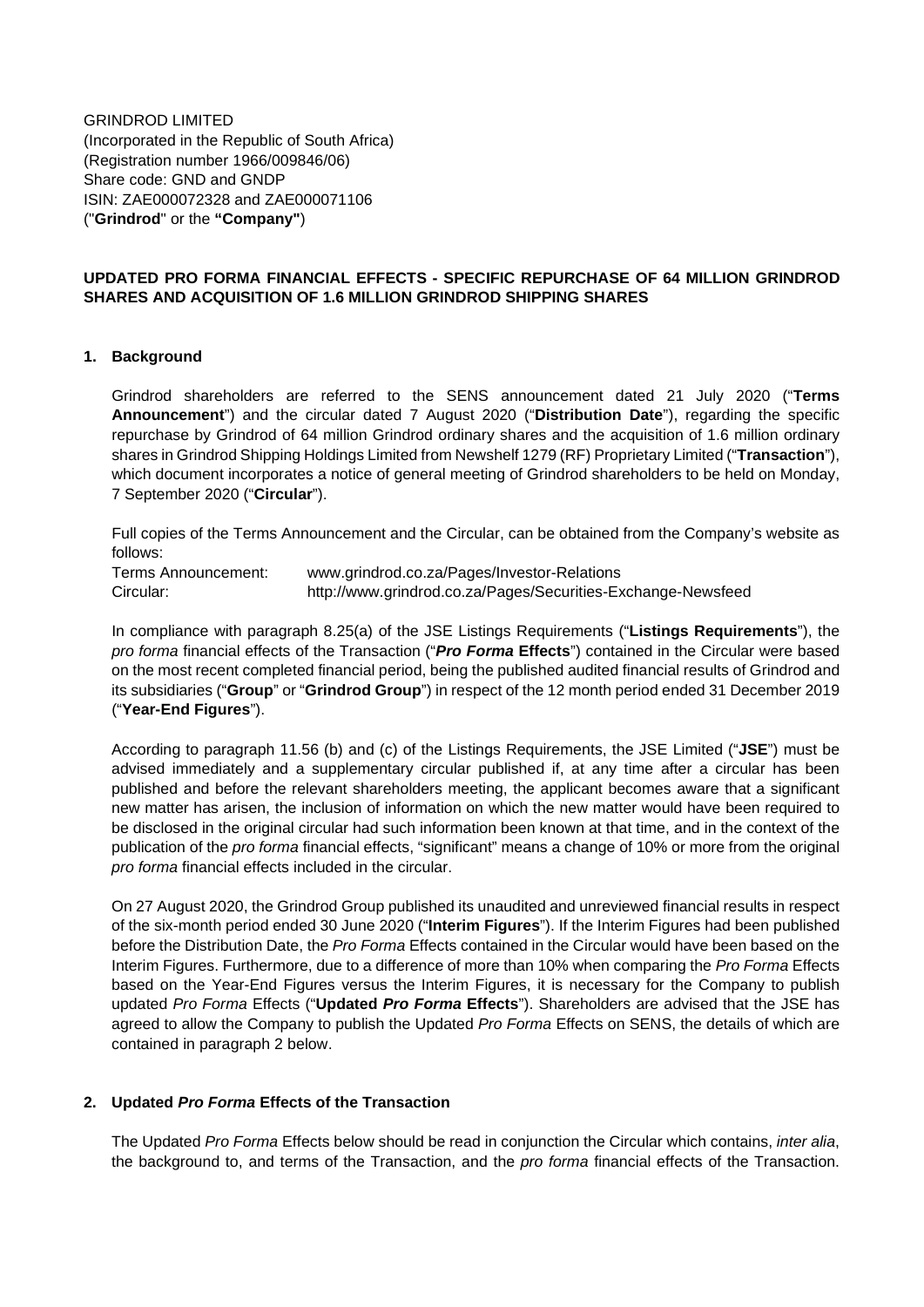Grindrod shareholders should specifically refer to paragraphs 1 to 4, paragraph 9 and Annexure 2 of the Circular in this regard.

The Updated *Pro Forma* Effects below are provided for illustrative purposes only and, because of their nature, may not fairly present the financial position or results of operations or cash flows of the Group. The Updated *Pro Forma* Effects have been prepared to illustrate the impact of the Transaction on the Interim Figures, based on the assumption that the Transaction took place on 1 January 2020 for purposes of the *pro forma* consolidated statement of comprehensive income and on 30 June 2020 for purposes of the *pro forma* consolidated statement of financial position.

The Updated *Pro Forma* Effects have been prepared using the accounting policies of the Grindrod Group, which comply with IFRS and are consistent with those applied in Grindrod's consolidated annual financial statements for the year ended 31 December 2019.

The Updated *Pro Forma* Effects are the responsibility of the board of directors of Grindrod. The Company's external auditors, Deloitte & Touche ("**Deloitte**"), have issued an unmodified reporting accountant's report on the Updated *Pro Forma* Effects dated 28 August 2020 ("**Reporting Accountant's Report**"). In preparing the Reporting Accountant's Report, Deloitte conducted its engagement in accordance with the International Standard on Assurance Engagements (ISAE) 3420, *Assurance Engagements to Report on the Compilation of Pro Forma Financial Information Included in a Prospectus* which is applicable to an engagement of this nature.

A copy of the Reporting Accountant's Report can be obtained from the Company's website (http://grindrod.com/Pages/InvestorPresentations) and is available for inspection at the Company's registered office (2nd Floor, Grindrod Mews, 106 Margaret Mncadi Avenue, Durban) or at the sponsor's registered office (135 Rivonia Campus, 135 Rivonia Road, Sandown, Sandton, 2196, Johannesburg) between 09:00 and 17:00 or from the company secretary by emailing Vicky.Commaille@grindrod.com or from the sponsor, by emailing sanyab@nedbank.co.za from today, 31 August 2020 to Monday, 7 September 2020, both days inclusive.

|                                                                                                                                   | <b>Before the</b><br><b>Transaction</b> | After the<br><b>Transaction</b> | $\%$<br>Change <sup>4</sup> |
|-----------------------------------------------------------------------------------------------------------------------------------|-----------------------------------------|---------------------------------|-----------------------------|
| Total number of Grindrod Shares in issue                                                                                          | 762 553 314                             | 698 553 314                     | (8.39)                      |
| Number of treasury shares held <sup>2</sup><br>Held by BEE SPV<br>Held by Grindrod subsidiaries and share scheme                  | 85 409 973<br>64 000 000<br>21 409 973  | 21 409 973<br>21 409 973        | (74.93)<br>(100.00)         |
| Number of Grindrod Shares in issue net of Grindrod<br><b>Shares held by Subsidiaries</b>                                          | 677 143 341                             | 677 143 341                     | $\blacksquare$              |
| Weighted average number of Grindrod Shares in issue                                                                               | 677 532 522                             | 677 532 522                     |                             |
| Diluted weighted average number of Grindrod Shares<br>in issue                                                                    | 677 532 522                             | 677 532 522                     | $\blacksquare$              |
| Basic earnings/ (loss) per Grindrod Share (cents) <sup>3</sup> :<br>From continuing operations<br>From discontinued operations    | 5.3<br>(49.7)                           | 4.5<br>(49.7)                   | $(15.09)^4$                 |
| Diluted earnings/ (loss) per Grindrod Share (cents) <sup>3</sup> :<br>From continuing operations<br>From discontinued operations  | 5.3<br>(49.7)                           | 4.5<br>(49.7)                   | $(15.09)^4$                 |
| Headline earnings/ (loss) per Grindrod Share (cents) <sup>3</sup> :<br>From continuing operations<br>From discontinued operations | 3.4<br>(37.6)                           | 2.6<br>(37.6)                   | $(23.52)^4$                 |